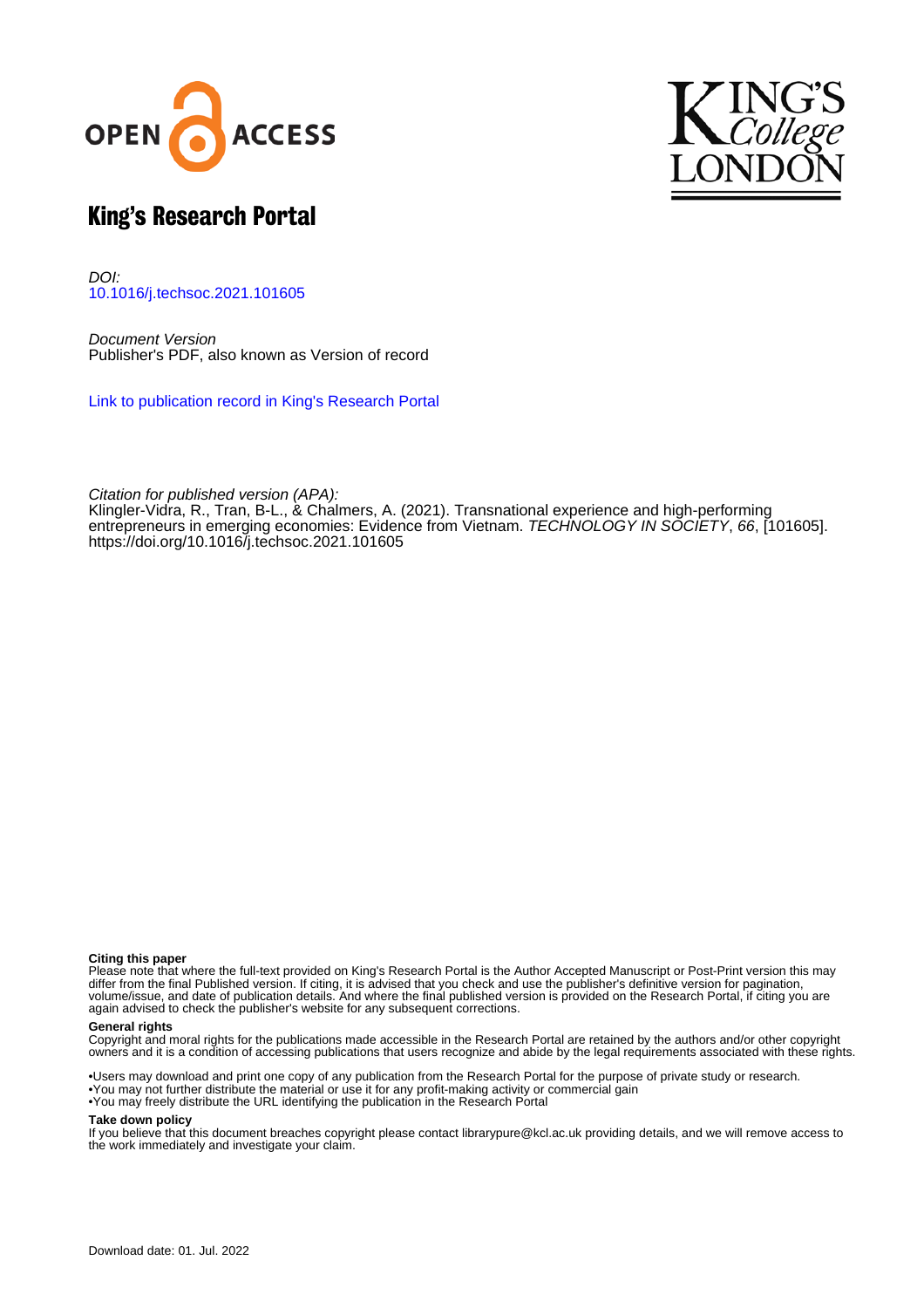

Contents lists available at [ScienceDirect](www.sciencedirect.com/science/journal/0160791X)

# Technology in Society



journal homepage: [www.elsevier.com/locate/techsoc](https://www.elsevier.com/locate/techsoc) 

# Transnational experience and high-performing entrepreneurs in emerging economies: Evidence from Vietnam



Robyn Klingler-Vidra $^{\mathrm{a},\mathrm{*}}$ , Ba Linh Tran $^{\mathrm{b}}$ , Adam William Chalmers $^{\mathrm{c}}$ 

<sup>a</sup> *Department of International Development, School of Social Science and Public Policy, King's College London, 4.16 NE wing, Bush House, London, WC2B 4BG, United* 

*Kingdom*  <sup>b</sup> *University of Economics Ho Chi Minh City, Room H304, 1A Hoang Dieu, Phu Nhuan District, Ho Chi Minh City, 70 0000, Viet Nam* 

<sup>c</sup> *Department of Political Economy, School of Politics & Economics, King's College London, 8th floor, Bush House, London, WC2B 4BG, United Kingdom* 

## ARTICLE INFO

*Keywords:*  Entrepreneurship Vietnam Returnees Transnational experience Social capital Innovation

### ABSTRACT

Do high-performing entrepreneurs in the technology sector in emerging economies have more, or different, transnational experience than the founders of high-performing non-technology businesses? Employing Vietnam as a case study, we find that they do; the founders of high-performing technology-oriented businesses are 15 times more likely to have transnational experience in the U.S. compared to their non-technology peers, and are 35 times more likely to be graduates of American universities compared to founders of high-performing, nontechnology-oriented business. The founders of high-performing non-technology businesses are more 'placebased', as they have predominantly lived and studied in Vietnam. Our data and methods are comprised of a logistic regression analysis of the biographical details of Vietnam's 143 highest-performing entrepreneurs; the founders of the 76 Vietnam's (non-technology-based) companies with the highest market capitalizations and the 67 founders of Vietnam's highest performing technology-oriented companies, in terms of private equity fundraising, as of April 2020. The paper's theoretical contribution is the advance it makes in analytical explanations of why technology-based entrepreneurs have more transnational experience, especially in the U.S., than highperforming founders of businesses in other sectors; this helps extend theory on the relationship between social and human capital and entrepreneurial performance, specifically in the technology sector.

# **1. Introduction**

High-performing, technology-enabled entrepreneurship in emerging economies has been found to be associated with higher rates of transnational experience, with the founders completing university studies abroad, especially in the U.S. In their studies of Chinese, Indian and Taiwanese technology entrepreneurs, Kenney et al. [[1](#page-10-0)] and Batjargal [[2](#page-10-0)] found that returnees who studied at American universities constituted a significant share of the entrepreneurs who founded high-performing technology companies. Returnees from the U.S., then, constitute a 'brain gain' when they return to their home country [\[3\]](#page-10-0). This begs the core questions motivating this article: do similar patterns of transnational experience occur in Vietnam's growing technology sector? If it does, are Vietnam's high-performing high-technology entrepreneurs more likely to be overseas returnees than founders of high-performing non-high-technology businesses? Why?

To answer these questions, we compare the biographical details of

high-performing entrepreneurs with respect to the "where" of their education and work experience, comparing Vietnam's highest-performing technology entrepreneurs to the founders of the country's highestperforming non-high-technology companies. Vietnam is an interesting case to study, analytically, because of evidence in existing literature that demonstrates how particular forms of social capital are said to determine entrepreneurial propensity and performance [\[4,5](#page-11-0)]. Typically, familial and political connections, built through deep local experience, are found to determine entrepreneurial performance in Vietnam. On the other hand, emerging evidence suggests that transnational experience, especially in the U.S., is prevalent amongst the high-performers in the country's venture capital market [\[6\]](#page-11-0) and in the pursuit of Silicon Valley-styled innovation policies in Vietnam [[7](#page-11-0)]. Thus, there is a gap in knowledge as studies have not yet systematically explored the extent to which Vietnam's high-performing entrepreneurs are best described as having transnational experience  $[1,2]$  $[1,2]$  or as being place-based entrepreneurs [\[8\]](#page-11-0).

\* Corresponding author. *E-mail addresses:* [Robyn\\_Klingler.Vidra@kcl.ac.uk](mailto:Robyn_Klingler.Vidra@kcl.ac.uk) (R. Klingler-Vidra), [Berlin.Tran@bath.edu](mailto:Berlin.Tran@bath.edu) (B.L. Tran), [Adam.Chalmers@kcl.ac.uk](mailto:Adam.Chalmers@kcl.ac.uk) (A.W. Chalmers).

<https://doi.org/10.1016/j.techsoc.2021.101605>

Available online 12 May 2021 Received 19 January 2021; Received in revised form 28 April 2021; Accepted 3 May 2021

0160-791X/© 2021 The Author(s). Published by Elsevier Ltd. This is an open access article under the CC BY license [\(http://creativecommons.org/licenses/by/4.0/\)](http://creativecommons.org/licenses/by/4.0/).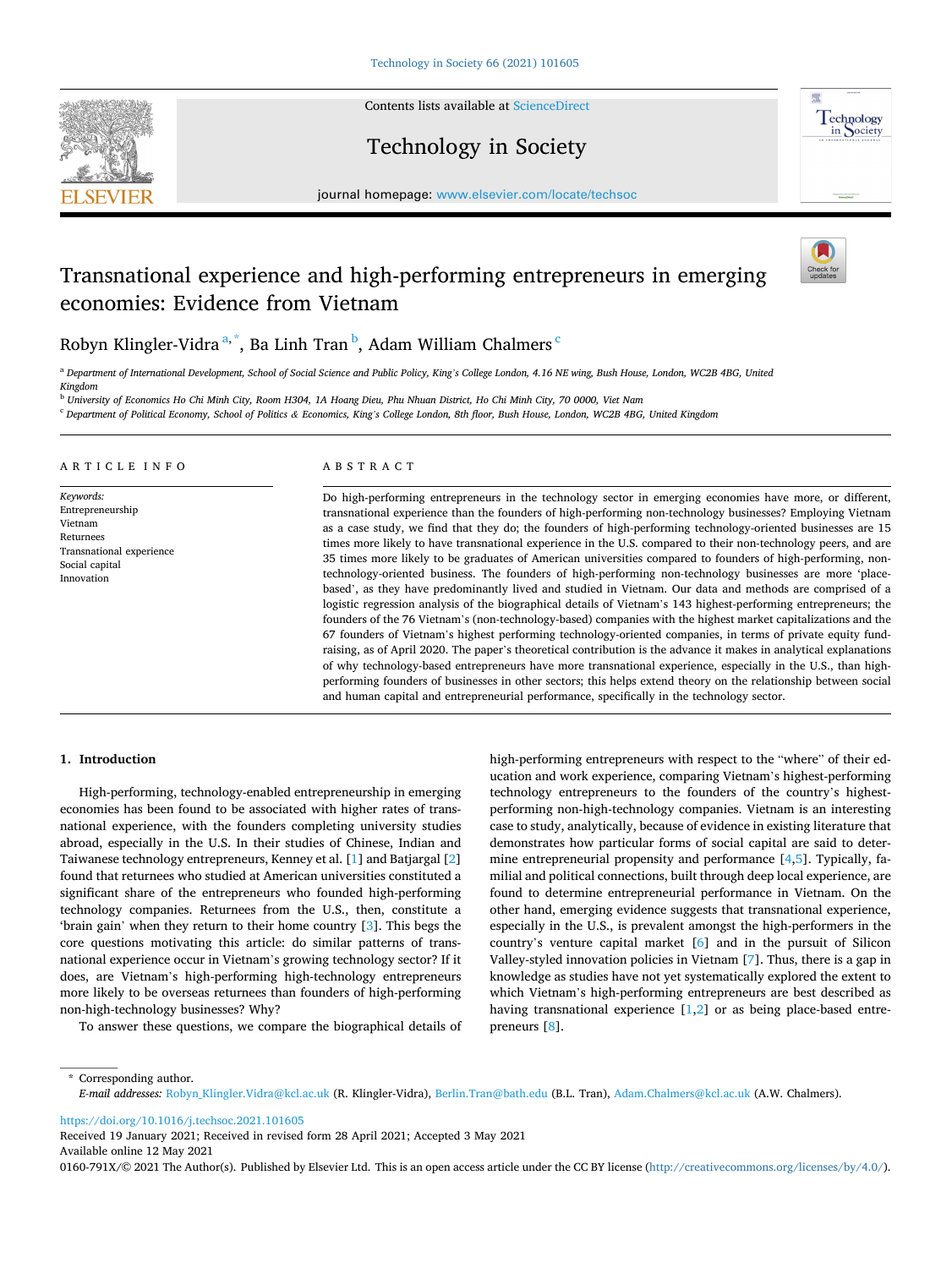Drawing on theory on the relationship between social and human capital and entrepreneurial performance, in this paper we offer: (1) novel empirical evidence of the transnational experience of Vietnam's highest-performing entrepreneurs, and (2) appreciative theory to unpack why technology-based entrepreneurs have more transnational experience than high-performing entrepreneurs in other sectors. Through this tack, we extend theoretical tools for understanding the relationship between social and human capital and entrepreneurial performance  $[8-12]$  $[8-12]$ , by building upon state-of-the-art literature on why transnational experience uniquely contributes to entrepreneurial performance in burgeoning technology sectors in emerging economies.

Our data and methods are comprised of a novel analysis of two sets of high-performing entrepreneurs in Vietnam. The first set are the founders of Vietnam's highest-performing high-technology startups, defined as the startups with technology-based products or services who have raised the largest amount of equity funding (according to CrunchBase) as of April 2020. The second group constitutes the founders of Vietnam's most valuable publicly-traded companies, ranked by market capitalization by [Investing.com,](http://Investing.com) also as of April 2020, that are not technologyoriented companies. They operate across a number of industries, including finance, real estate, consumer goods, industrials, and agriculture (see [Appendix](#page-8-0) for the industry coding of each company included in the dataset). We analyze the university education and overseas (Việt Kiều) backgrounds of each founder in the two high-performing sets to ascertain the extent to which the founders of high-performing technology-enabled businesses possess different transnational experience than the founders of high-performing, but non-technology-oriented, businesses.

The paper offers the following contributions. Analytically, we extend the theoretical tools for conceptualizing and testing how highperforming, high-technology entrepreneurship may be distinct from high-performing entrepreneurs operating in other sectors, in terms of the transnationally-derived social and human capital of the founders. This approach is novel, as existing research [\[1,2](#page-10-0)] has not compared technology sectors to high-performing entrepreneurs in other sectors. In comparing high-performing entrepreneurs in the technology sector with other high-performing entrepreneurs, we are able to offer an advance as to the extent to which, and why, properties of the contemporary technology sector may be unique. In so doing, we also offer an advance for studies of the role of social and human capital as a determinant of entrepreneurial performance, especially in emerging economies.

Our second contribution is empirical; to the best of our knowledge, our study is the first to investigate the biographical characteristics of the founders of Vietnam's high-performing firms. By focusing on these highperforming entrepreneurs, we offer insights into the determinants of the elite echelon of entrepreneurship, rather than sole proprietors or small, traditional firms. A significant body of research already exists on the role of social capital in the performance of technology entrepreneurs [\[13,14](#page-11-0)] and for small-scale entrepreneurship in Vietnam, specifically [\[4,5](#page-11-0), 15–[20\]](#page-11-0). There is less empirical or analytical material on the determinants of high-performing entrepreneurs, especially in emerging economies such as Vietnam. Knowing more about the transnational experience of these high-performing entrepreneurs offers novel insight into the relationship between the location of founders' education and work experience and their entrepreneurial performance.

The paper proceeds as follows. Section II develops the theoretical framework that guides the analysis, focused on the social and human capital endowments of high-performing entrepreneurs*.* Section [III](#page-4-0) presents the empirical findings of our regression analysis that tests hypotheses about the relationship between transnational experience and high-performing founders. In the discussion section, we analyze the extent to which the findings update existing knowledge on the determinants of high-performing entrepreneurship, particularly hightechnology businesses, in emerging economies. We conclude the paper with a discussion of scholarly and policy implications, the study's limitations and avenues for further research.

# **2. Social and human capital and entrepreneurship in Vietnam**

Social and human capital – particularly work experience, social networks and education – have been studied for their relationship with innovation and entrepreneurship [[1,2,](#page-10-0)[10,11,21](#page-11-0)]. Seminal work, such as Granovetter [\[22](#page-11-0)], offers analytical tools to better understand whether strong ties (deep, close connections via friends and family) or weak ties (more shallow or distant connections) are most associated with entrepreneurial performance [[23,24\]](#page-11-0). Engel [\[25](#page-11-0)], taking a system-level view, examines the characteristics underpinning global clusters of innovation, finding that weak ties, defined as 'frequent connections created through networking and face-to-face relationships', are 'the conduit for important intelligence, opportunity, and personal mobility'. A variety of socioeconomic and political factors are said to determine entrepreneurial activity, including social security [[26\]](#page-11-0) and political ties [\[27,28](#page-11-0)], which determine the propensity to undertake entrepreneurial activity and access to financial capital and permits, respectively. Financial resources, through income [\[29\]](#page-11-0) and childhood adversity [\[30](#page-11-0)], are especially important determinants of entrepreneurial access, and ultimately, performance.

Studies note that the nature of technology-oriented business models may benefit from different social and human capital endowments than businesses in other sectors. Businesses with a physical presence require production facilities, physical/land permits, and access to credit in order to establish operations. Administrative burdens, such as registering property and the costs involved in starting a business, are identified as crucial determinants of more physically-oriented, or traditional, businesses [[31\]](#page-11-0). Entrepreneurs are well-served by their knowledge of how to obtain land-use rights, for instance, and how to navigate the bank loan underwriting process. Experience in "the place" helps entrepreneurs to accumulate this knowledge. Thus, the performance of founders of businesses with a physical presence may benefit on account of being "place-based" entrepreneurs [[8](#page-11-0)].

Technology-based entrepreneurship, instead, does not necessarily need production facilities, permits or even dedicated office space. The logic follows that founding and growing technology-oriented businesses, especially internet-based businesses, does not hinge on the same access to credit lines, or permits, or physical space that physically-oriented businesses require. Rather, existing literature shows that technology entrepreneurs perform on account of knowledge of the startup ecosystem, awareness of how to start and scale technology-enabled businesses (such as e-commerce), and the possession of social networks and professional experience relevant to venture capitalists [\[1,2](#page-10-0), [6](#page-11-0)]. Rather than bank loans, high-performing technology entrepreneurs raise venture capital (VC) for their startups. Research shows that VC managers tend to rely on their personal networks [[32\]](#page-11-0) to source investment opportunities and to evaluate founders on the basis of their (university-level) educational backgrounds [\[33](#page-11-0)]. VCs have also been found to exhibit "homophily" – the tendency to associate with those like you – when making investment decisions  $[34]$  $[34]$ . Thus, technology startup founders' ability to raise VC funding – a key determinant of grow-growth technology startups – can depend on their social networks (and thus, proximity to VCs through 'bonds or bridges'), the "where and what" of their university degrees, and their similarity to the VCs from which they are raising funding.

Research has revealed that such transnational experience, especially studying at U.S. universities, has been prevalent amongst highperforming entrepreneurs in the technology sector in other countries in South and East Asia. In the Chinese context, *hai gui* ("sea turtles" who have gained experience overseas and then returned to China) are prevalent in studies of cohorts of successful internet-based entrepreneurs. Scholars assert that it is their transnational social networks and U.S. derived human capital (university education, specifically) that is propelling their positive entrepreneurial performance in their home countries [[2](#page-10-0)]. In these studies, scholars such as Batjargal [[2\]](#page-10-0) operationalize human capital as "startup experience, industry experience, and Western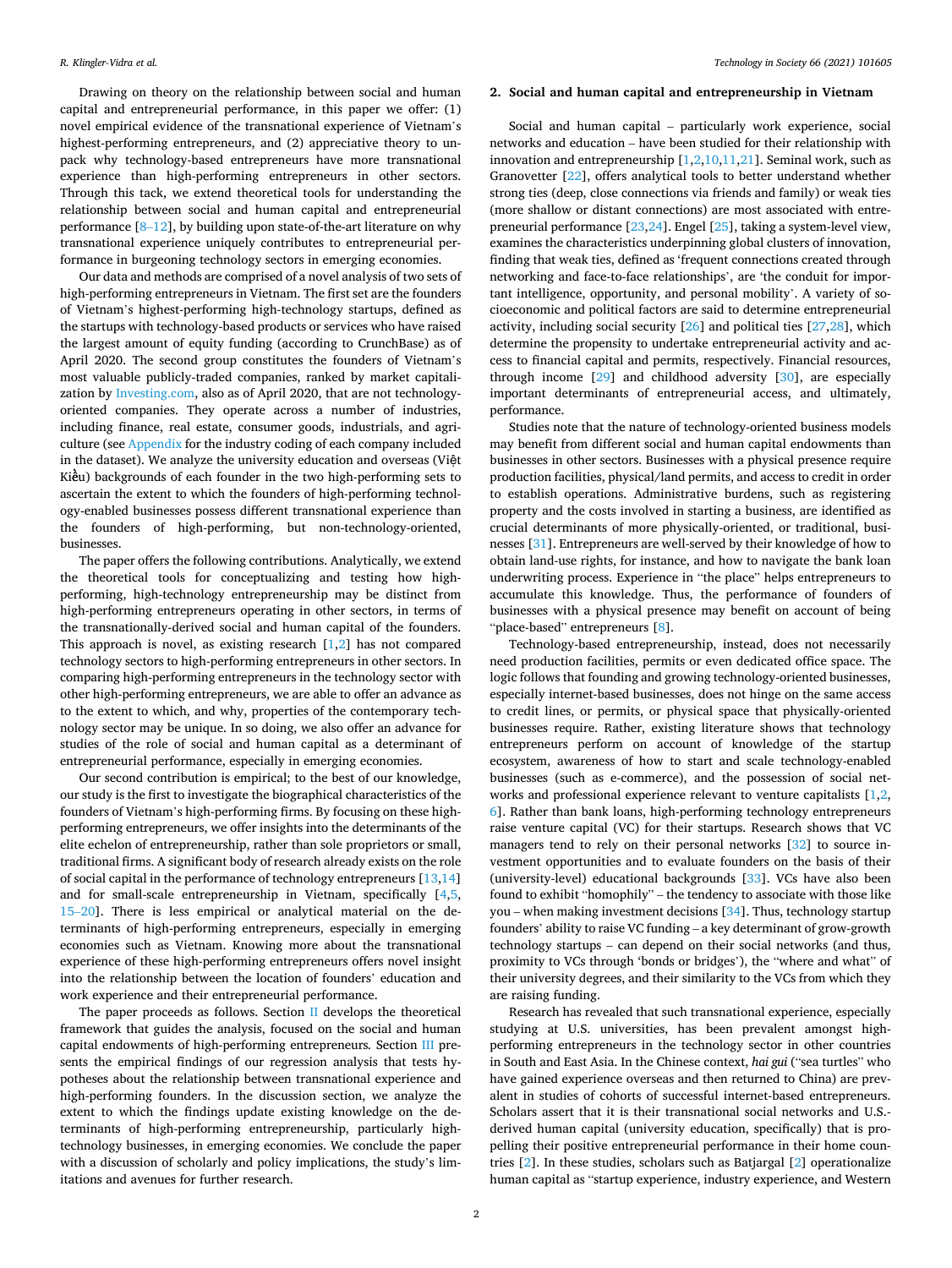experience." In a similar way, Kenney et al. [[1](#page-10-0)] find, in the cases of China, India and Taiwan, that immigrants from the three countries often "came to the U.S. for educational opportunities, usually at the graduate level" [\[1\]](#page-10-0). They then stayed in the U.S. to gain work experience and returned to their home countries with knowledge of the "American way of business" and social networks in both the U.S. and their home country [[1](#page-10-0)].

Thus, transnational experience, especially in the U.S., has been found to act as a driver of technology-based entrepreneurship in East Asia because of the acquisition of knowledge of Western business models, social ties across U.S.-based networks, and similar experience to VC investors [[2](#page-10-0)]. Said another way, as a result of time spent studying or working overseas, the exposure to American practices and training, combined with the development of social networks that span national borders, returnees are said to have both the inclination and ability to found and scale technology-enabled startups in home countries in East Asia. Human capital, in this context, refers to the knowledge and skills gained through university studies and experience working abroad, specifically in the U.S. Human capital manifests as substantive knowledge – of the industry and associated business model – and procedural knowledge – which in the context of technology entrepreneurship, centers around how to establish and scale the company, in terms of how to secure financing, recruit talent, etc. [[35](#page-11-0)] Social capital derived from transnational experience is understood to be the transnational networks as well as the possession of experience similar to others in the peer group. For technology founders, this is especially relevant to raising funding from venture capitalists in home and international markets, through one's social network as well as through homophily exhibited by prospective VCs [[1](#page-10-0),[2](#page-10-0)]. On the other hand, emerging research on entrepreneurial performance in non-technology-oriented businesses in emerging economies points to place-based, institutional, drivers, such as the prominence of family and political connections and embeddedness in the local triple helix of university, industry and government, as the enablers to access bank credit, obtain permits, etc. [8–[11](#page-11-0)].

There is emerging literature that specifically explores the determinants of entrepreneurial performance in Vietnam. Studies have, until now, tended to focus on management [[15\]](#page-11-0), why some businesses are 'born global' [[36\]](#page-11-0), the role of trust [[4](#page-11-0)], and the role of political connections [\[16](#page-11-0),[17,27,28,38,39](#page-11-0)]. To date, little has been published on the relationship between the transnational or place-based accumulation of social and human capital in the context of high-performing entrepreneurship in Vietnam. A notable exception is a study that observed that 49 out of 100 of the richest Vietnamese on the domestic stock market, as of 2008, had not completed university level studies [\[40](#page-11-0)].

Akin to research on the relationship between returnees and the advance of high-technology clusters in East and South Asia, there is growing anecdotal evidence that Vietnamese returnees from the U.S. have been influential in the rise of the country's pursuit of Silicon Valley-styled innovation and entrepreneurship. Intel's US\$1 billion assembly and testing plant in the Saigon Hi-Tech Park, for instance, was established at the behest of a long-time Intel employee at headquarters in Santa Clara, who lobbied for the location in his home country of Vietnam [[6](#page-11-0)]. Also pointing to the presence of individuals with transnational experience in the burgeoning technology sector in Vietnam, Klingler-Vidra and Wade [\[7\]](#page-11-0) found that the Vietnamese government's startup-centric innovation policies have been fueled, in large part, by the involvement of returnee entrepreneurs, particularly from the U.S., in the innovation policymaking agenda since returning to Vietnam after the Global Financial Crisis. Vietnam Silicon Valley, a startup accelerator funded by the Ministry of Science and Technology, for instance, was supported by the state only once a returnee who had spent years living in Silicon Valley initiated it. Finally, media headlines have pointed to American-born Vietnamese moving to Vietnam to pursue their American dream of establishing and growing a technology-oriented business [\[41](#page-11-0)].

Table 1, below, summarizes our expectations based upon the above literature review – for the relative transnational or place-based **Table 1** 

Analytical expectations for experience of high-performing entrepreneurs.

|                                                      | <b>Technology founders</b>                                                                                                                                                                                                                                                                                      | Non-technology founders                                                                                                                                                                                                     |  |  |
|------------------------------------------------------|-----------------------------------------------------------------------------------------------------------------------------------------------------------------------------------------------------------------------------------------------------------------------------------------------------------------|-----------------------------------------------------------------------------------------------------------------------------------------------------------------------------------------------------------------------------|--|--|
| Loci of experience<br>Social capital                 | • Transnational<br>• Social networks:<br>includes venture<br>capitalists, other startup<br>founders, and tech sector<br>workers<br>• Homophily: similar<br>backgrounds (in terms of<br>transnational experience)<br>perceived by VCs<br>investing in tech startups<br>and by talent recruited by<br>the company | • Place-based<br>• Social networks: includes<br>banking professionals,<br>public officials, industry<br>contacts<br>• Deep local network helps<br>gain access to permits,<br>contracts and bank credit                      |  |  |
| Human capital                                        | • Substantive knowledge:<br>U.S. way of business and<br>technology business<br>models<br>• Procedural knowledge:<br>how to establish and scale<br>a technology startup                                                                                                                                          | • Substantive knowledge:<br>industry expertise and<br>ability to conduct business<br>in the locale (e.g. Hanoi or<br>Ho Chi Minh City)<br>• Procedural knowledge:<br>know-how for how to<br>obtain permits and<br>financing |  |  |
| Social and human<br>capital<br>endowments<br>enable: | • Access to venture capital<br>and private equity funding<br>• Hiring technology talent;<br>computer scientists,<br>developers and designers<br>• Partnerships with related<br>technology platforms,<br>often outside of Vietnam                                                                                | • Access to bank credit and<br>institutional investors<br>• Obtaining permits (for<br>land and production<br>facilities)<br>• Ability to secure supplier<br>and distributor contracts                                       |  |  |
| authors'<br>Sources:                                 | compilation<br>based                                                                                                                                                                                                                                                                                            | literature<br>review<br>upon                                                                                                                                                                                                |  |  |

[[1,2,](#page-10-0)[6,7,15,18,26](#page-11-0),31–[43\]](#page-11-0).

experience of high-performing entrepreneurs in emerging economies, specifically in Vietnam.

#### *2.1. Hypotheses*

Based upon our above synthesis of the literature on the relationship between transnational or place-based experience and entrepreneurial performance, we formulate theoretical expectations regarding the backgrounds of Vietnam's high-performing founders that we will empirically test in the following section. First, existing research on highperforming, high-technology entrepreneurs in East Asia point to transnational experience, particularly in the U.S., as a common feature. Batjargal [[2](#page-10-0)] and Kenney et al. [[1](#page-10-0)] both point to exposure to the American way of doing business as typical of high-technology entrepreneurs in China, India and Taiwan. Studies of Vietnam's growing startup activity, venture capital market and startup-centric innovation policymaking suggest that U.S. work experience, such as working at Silicon Valley-headquartered startups or at technology giants like Intel in Santa Clara, is increasingly typical in the backgrounds of those leading technology-oriented businesses in Vietnam [\[6,7](#page-11-0)]. Existing research and media coverage, however, do not point to the same U.S. connections for the founders of Vietnam's high-performing non-technological businesses [\[37](#page-11-0)–39].

When transnational experience is mentioned for this cohort, it instead points to time spent in the former Soviet Union, typically in the 1980s and 1990s [\[42](#page-11-0)]. Chesnokov [[43\]](#page-11-0) notes that this early pattern, owing to prevailing geopolitical connections, consisted of Vietnamese migrants to the Soviet Union who were highly educated and developed "keen business sense and experience" due to their commercial activity there. They returned to Vietnam in the 1990s to capitalize on the Law on Companies and the Law on Private Enterprises, both passed in 1990, which allowed for the creation of private businesses. Based upon this, our expectation is that the cohort of high-performing, non-technology-oriented businesses, that were founded in the 1990s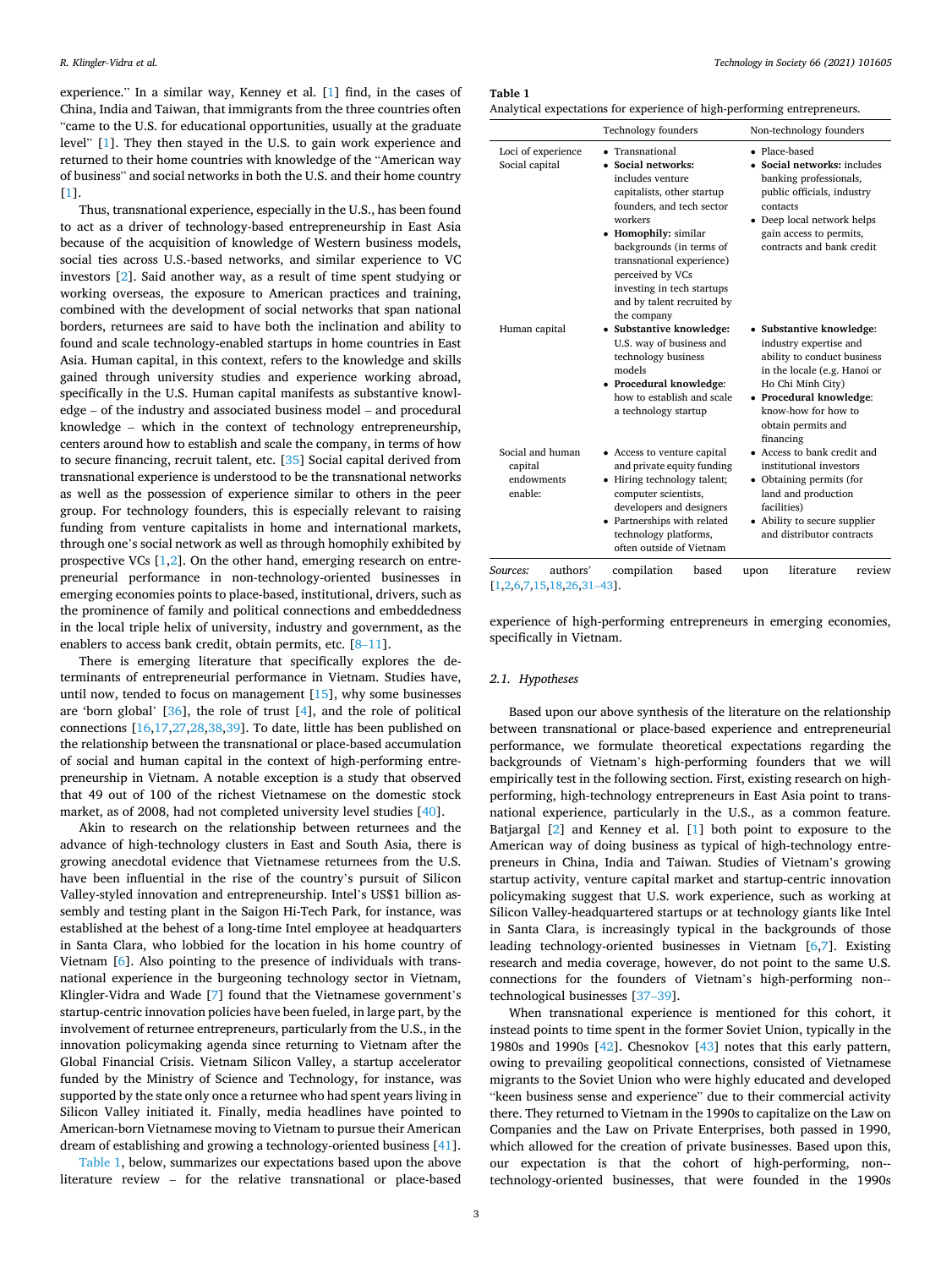<span id="page-4-0"></span>onwards, may have experience in the Soviet bloc, if they have transnational experience.

Collectively our first hypothesis focuses on differential sets of experiences – in terms of location – across the two cohorts. Technologyenabled entrepreneurs in Vietnam are more likely to have transnational experience, often being returnees from the U.S., leveraging their knowledge of and connections to the American technology sector and venture capital. The non-technology founders are largely expected to benefit from place-based experience, but based upon scholarship on the transnational experience of this cohort, those who do have transnational experience are expected to have returned from the Soviet bloc rather than from the global West.

**Hypothesis 1**. high-performing technology entrepreneurs are more likely to have transnational experience in the West, specifically the U.S., whereas non-technology entrepreneurs are less likely to have transnational experience; when they do, it is likely to be in the Soviet bloc.

Our second hypothesis focuses on the location of university experience, specifically. Our expectations around university studies stems from research that shows that education acts as a formative experience, shaping one's worldview, providing important technical know-how (human capital) and fostering social networks (social capital) [\[3,](#page-10-0)[14](#page-11-0)]. Notably, Batjargal [[2](#page-10-0)] and Kenney et al. [\[1\]](#page-10-0) both point to studying at U. S. universities as a typical entry point into time abroad for Chinese, Indian and Taiwanese founders of technology-focused companies. Focusing on this specific mechanism, we examine the location of where the founders completed university studies. This informs our second expectation, that high-technology founders are be more likely to be graduates from universities in the global West, especially U.S. universities.

**Hypothesis 2**. High-performing technology entrepreneurs are more likely to be graduates of U.S. universities than the high-performing founders of non-technology-oriented businesses.

#### **3. Data and methods**

To test our hypotheses, we examine the transnational versus placebased experiences of two sets of high-performing founders in Vietnam: the founders of technology-oriented and non-technologically-oriented businesses. For both company sets, we used company valuation as of April 2020 as the indicator of their high performance. To compile the list of the highest-performing technology-focused companies, we identified the Vietnam-headquartered technology businesses that had raised the most equity funding. We used equity funding as the metric since Vietnam's technology companies are, for the most part, not yet listed on the Ho Chi Minh City stock exchange, given the nascent stage of the country's technology sector. The source for our technology company data was CrunchBase, $<sup>1</sup>$  which has comprehensive details of early-stage</sup> funding for startups globally. We operationalized highest-performing technology companies for the Vietnamese context such that US \$100,000 in equity funding was set as the lower limit. This search resulted in a list of 110 companies.

We then examined the information exported from the CrunchBase search on each of the 110 companies, which includes their date of founding, company description, headquarters location, company structure and industry categories. We built out the CrunchBase information with our own search (in English and Vietnamese) on the company websites and for recent news of each company's activities. This information helped us to triangulate that these companies are Vietnamese, that their product or service is technology-enabled, that they are currently independent and actively trading, and were privately-founded (rather than state-founded).

We first filtered out companies whose core business is not technologically-enabled. $^{2}$  We operationalized "technology" to mean that the company's core offering was included in one of these CrunchBase "Industry Groups": Apps, Artificial Intelligence, Business Information Systems, Data and Analytics, Design, Gaming, Information Technology, Internet Services, Media and Entertainment, Messaging and Telecommunications, Mobile, Platforms, Software, and Video.<sup>3</sup> In total, the analysis led to 45 companies being filtered out from the technologyfocused founders list on the basis of the thrust of their business not being technological in nature.

Our second filter was the date of founding, to ensure that the company is privately founded, rather than state-created. In cases when companies were established prior to 1986 (when the *doi moi* reforms were implemented, which first enabled private ownership), companies were cut from the list, as they are state-created firms, rather than entrepreneurial firms. In total, five companies were removed from the technology company dataset on the basis of being state-founded.<sup>4</sup> We also checked the rest to make sure none were state-founded, as state firms continued to be built post-1986, and removed one more.

The third criteria was that companies have to be actively trading as independent companies. This filter helped us to ensure that we were not including the senior leaders of companies that are either defunct or subsidiaries of parent companies. For example, GATe Technology is the subsidiary of a French company, and was thus removed. In total, these filters led to us cutting out four companies, deemed illegitimate because (a) their websites and social media were not updated for more than a year or had been taken down (e.g. OnOnPay last updated their Facebook page in November 2018, and their website was not accessible through searches in both English and Vietnamese), (b) there was news about them failing, being defunct or even being scam companies (e.g. Modern Tech), or (c) nothing could be found about them through extensive online searches in both languages (e.g. Dificat). A further three companies were removed from the dataset as our research revealed duplication errors in the CrunchBase database.<sup>5</sup>

After applying these filters, we were left with a list of 52 Vietnamheadquartered companies that offer technology-based products or services, are currently operating, and are independently owned. As several of these companies have more than one founder, in total, our dataset includes 67 founders of high-performing technology-enabled companies in Vietnam. While we were constructing this technology-enabled company set, we were also compiling the list of Vietnam's most valuable publicly-traded non-technology-oriented companies, which underwent the same qualifying filters, but beginning with public equity market capitalization.

We used publicly-traded market capitalization ("market cap") as the measure for high-performing firms outside of the nascent technology sector. We used the [Investing.com](http://Investing.com) database to obtain the details of

<sup>1</sup> CrunchBase is the database managed by TechCrunch, which is one of the prominent online media outlets for global technology news. CrunchBase is available at: <https://www.crunchbase.com/home>.

<sup>&</sup>lt;sup>2</sup> For example, Vincom Shopping was captured in our CrunchBase search, but Vincom is one of the largest shopping mall retailers in the country, which opened its first mall in 2004. Digiworld also appeared in both searches, initially, but was filtered out of the Technology-enabled list as it began as a brick-and-mortar business selling physical products (CDs, floppy disks, etc.). 3 For the complete list of CrunchBase Industry Groups and Industries, see: [htt](https://support.crunchbase.com/hc/en-us/articles/360043146954-What-Industries-are-included-in-Crunchbase-) 

[ps://support.crunchbase.com/hc/en-us/articles/360043146954-What-Industr](https://support.crunchbase.com/hc/en-us/articles/360043146954-What-Industries-are-included-in-Crunchbase-) 

 $<sup>4</sup>$  Four companies were excluded on the basis of the date of founding (hence</sup> state ownership) filter are as follows (with date of founding specified in the parentheses): 1. Dong Nai plastics (1975), 2. TASCO (1971), 3. Traphaco (1972), and Dong Nai Plastic (1976). Loc Troi Group (1993) was filtered out on the basis of its state origins rather than date of founding. 5 The three companies are: (1) The *gioi di dong* is Mobile World; "*Gioi*" means

world in English, and "*di dong*" is Utop is part of FPT. (3). Axie Infinity is the product of Sky Mavis.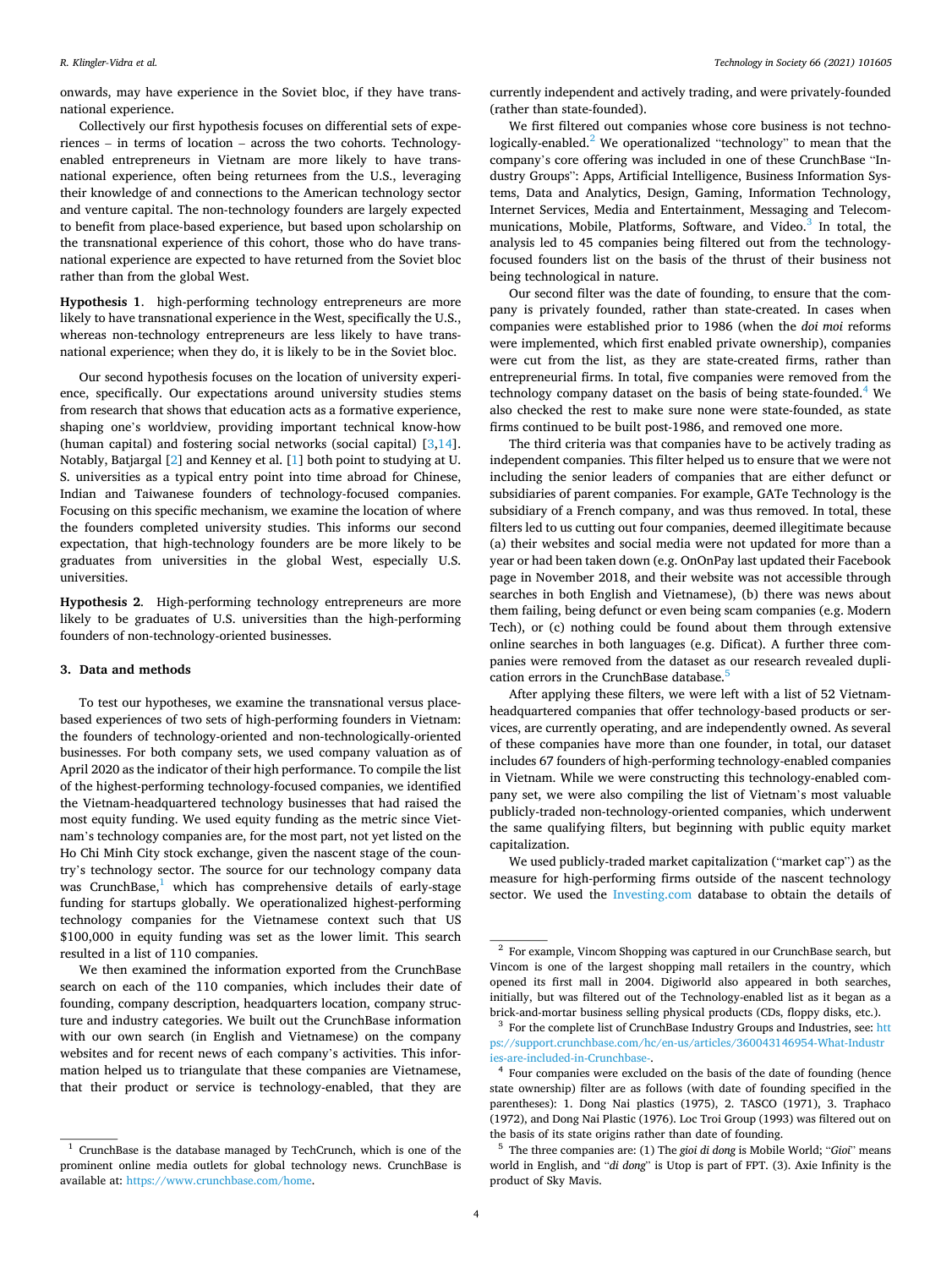publicly-traded companies traded on the Ho Chi Minh City Stock Exchange.6 This resulted in us identifying 314 companies with a market cap of over 0.5 trillion VND; this threshold ensured we obtained at least one company in each of Investing.com's industry categories. Similar to the high-performing technology list, we filtered companies that were established by or owned by the state. As a result of this filter, 219 companies were found to have state origins and were thus cut from the list. The independent and actively-trading filter then led to the removal of two foreign-owned companies and one subsidiary company: Interfood Shareholding (foreign), VNS Security (foreign) and Viet Dragon (subsidiary). Lastly, there were companies that were under the same conglomerate, founded by one entrepreneur – for instance, Vinhomes and Vincom Retail were both under Vingroup, founded by Soviet returnee Pham Nhat Vuong. Companies like Vinhomes, Vincom Retail and Vingroup were thus considered duplicate entries (due to having the same founder) and, accordingly, treated as one instead of multiple. In this way, we removed a further twelve entries on [Investing.com.](http://Investing.com) As of this stage, we had identified 80 high-performing, non-technology-oriented businesses.

Once the two sets of companies were established, we then identified all of the founders of each of these technology-based and nontechnology-oriented firms. Most companies' founders were specified in the [Investing.com](http://Investing.com) and CrunchBase databases, but several were not. In these cases, we took three further steps to identify the founders: (1) examining the company website to see if the company founder's name is specified in the history or overview; (2) for non-technology-oriented companies, checking [VietStock.com,](http://VietStock.com) a domestic database of traded companies, and (3) if first two steps were inconclusive, we conducted a Google search. If, after all these steps, we could not find any details on the founder, we omitted the company from our analysis. On this basis, three companies were removed from the technology list and eleven from the non-technology list. The result of these filters was a list of the 69 highest-performing non-technology-oriented companies and 49 highestperforming technology businesses in Vietnam, as of April 2020, that were actively-trading, founded by a private individual, not state-owned, nor a subsidiary of another company. A full list of these companies and their founders can be found in the appendix.

As several firms have more than one founder our total number of founders is 143 (76 non-technology and 67 technology-oriented). We collected and coded biographical details of each of these 143 founders. This data was gathered through a variety of sources, in English and Vietnamese, including LinkedIn, media coverage, alumni(alumna) news/report from alma mater of different co-founders, public speeches, and Wikipedia. Our data collection included specifying up to four previous work experiences and the location and subject of each university degree obtained. We used this list of founders to create our dependent variable *Technology Founder*. This variable takes two values:  $1 = \text{tech}$ nology founder and  $0 =$  non-technology founder.

Hypothesis 1 predicts differences between the founders of technology and non-technology-oriented businesses in terms of the country location of their overseas work experience. We created two variables to test each part of this hypothesis. First, we include *Western work experience*, which is a count of the total number of previous jobs held in the global West (i.e., countries in Europe, Australasia and the Americas). In our dataset this includes Australia, Austria, France, Germany, Norway, United Kingdom, and United States. We also created a variable for *Soviet work experience*, which is a count of the total number of previous jobs held in any country that was a member of the Soviet Union. In our dataset Soviet work experience includes Russia, Romania, and Ukraine.

Finally, Hypothesis 2 is about the location of founders' educational experiences. In particular, we expect to see differences in terms of whether or not founders obtained degrees from Western, especially American, universities or from non-Western universities. We created two variables: *USA education*, which is a count of the total number of degrees obtained from American universities; *Non-Western education*, which is a count of the total number of degrees obtained from universities outside of the global West.

Our empirical analysis also includes several important control variables. First, we include a series of dummy variables for *Degree level* obtained, including Undergraduate (UG), Masters (both MA and MSc), MBA, and PhD. Second, we include a variable indicating the sector(s) in which the business operates. This constitutes the three main sector categories reported by the Vietnamese government in its GDP distribution by economic sector: Agriculture, forestry and fishing, Industry (including construction) and Services. Finally, we include variables for each founders' *Gender* (1 = female;  $0$  = male). Table 2 presents summary statistics for all of our variables.

# **4. Empirical Analysis**

In what follows we present the results of our regression analysis. As we are working with a binary dependent variable, we opted for logistic regression analysis. We also expect some variation at the level of the different sectors. As such, we use multi-level models with fixed effects for *Sector.* Our results are presented in two models, with each corresponding to our hypotheses, in [Table 3](#page-6-0) below.

Our regression results provide support for our hypotheses. The results presented in model 1 suggest that *where* a founder obtained their previous work experience is a major difference between highperforming founders of technology-enabled and non-technological businesses. In particular, **technology-oriented founders are about 15 times** (15.23, as specified in the "Western work experience" line in [Table 3](#page-6-0)) **more likely than non-technology founders to have previous work experience in the global West.** Said another way, our models predict the odds of being a tech-founder versus a non-tech found as a function of (1) work experience and (2) education. The odds of being a tech founder with study or work experience in the global West is 15 times that of non-tech founders. This is a sizeable difference. [Fig. 1](#page-6-0), below, visualizes the marginal effects for our key findings, which helps to show that the largest difference is between those with no Western work experience and those with two or more previous jobs in the global **West** 

Looking more closely at the data, we can see that the majority of this experience in the global West, about 55%, is in the U.S., compared to 32% in Europe and just 11% in Australasia. While the relationship between high-performing technology-based founders and Western work experience is very high, only a small portion of the founders of Vietnam's high-performing non-technology-oriented companies have transnational experience. The relative rate by which non-technology founders are returnees from work in the Soviet Union is much lower than that of technology founders as having transnational experience in the global West. Thus, the pathway for founders of technology

| Table 2             |  |
|---------------------|--|
| Summary statistics. |  |

|                         | Obs | Mean      | Std. Dev  | Min      | Max |
|-------------------------|-----|-----------|-----------|----------|-----|
| Founder                 | 143 | 0.4685315 | 0.5007627 | $\Omega$ | 1   |
| Western work experience | 139 | 0.2657343 | 0.7777817 | $\Omega$ | 4   |
| Soviet work experience  | 141 | 0.0629371 | 0.3188179 | $\Omega$ | 3   |
| USA education           | 121 | 0.1748252 | 0.4330482 | $\Omega$ | 2   |
| Non-Western education   | 125 | 0.6223776 | 0.6797286 | $\Omega$ | 3   |
| UG                      | 127 | 0.9444444 | 0.2299758 | $\Omega$ | 1   |
| <b>MBA</b>              | 136 | 0.1555556 | 0.3637833 | $\Omega$ | 1   |
| Masters                 | 136 | 0.1111111 | 0.3154401 | $\Omega$ | 1   |
| PhD                     | 136 | 0.1037037 | 0.3060113 | $\Omega$ | 1   |
| Gender                  | 143 | 0.1188811 | 0.3247862 | $\Omega$ | 1   |
| Sector                  | 143 | 6.957746  | 1.825249  |          | 8   |

<sup>6</sup> Investing.com was chosen as it contains updated data for Vietnamese public companies, was easily accessible (i.e. no payment required or IP region lock) and, as a bonus, was available in both Vietnamese and English.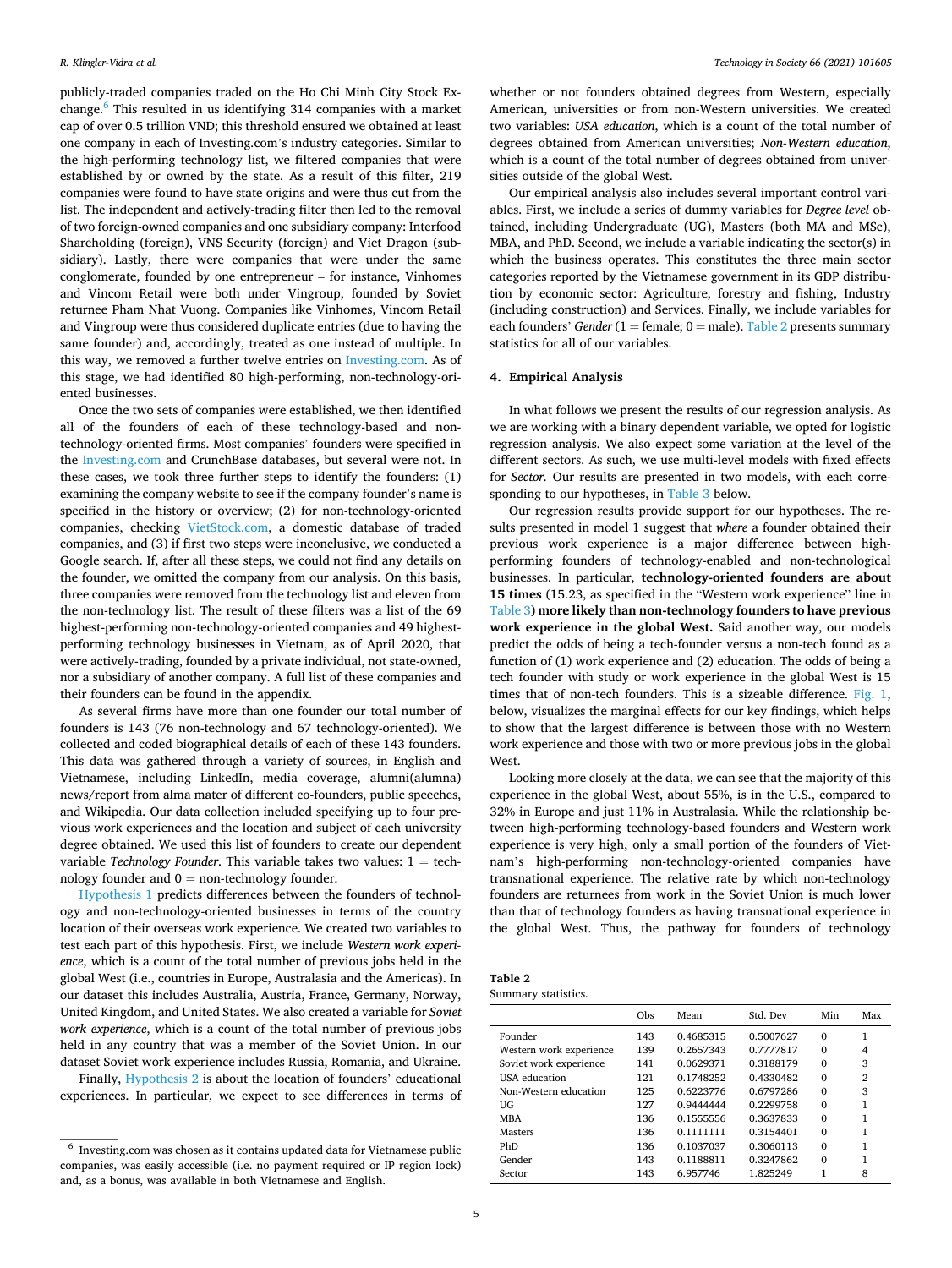#### <span id="page-6-0"></span>**Table 3**

Logistic regression analysis of the determinants of *Technology Founders* in Vietnam.

|                          | H1           | H2        |
|--------------------------|--------------|-----------|
|                          | (1)          | (2)       |
| Western work experience  | 15.23**      |           |
|                          | (2.81)       |           |
| Soviet work experience   | 0.184        |           |
|                          | $(-1.55)$    |           |
| <b>USA</b> education     |              | 35.28**   |
|                          |              | (2.81)    |
| Non-western education    |              | 0.840     |
|                          |              | $(-0.43)$ |
| <b>Control Variables</b> |              |           |
| UG                       | $\mathbf{1}$ | 1         |
|                          | (.)          | (.)       |
| <b>MBA</b>               | 1.632        | 1.045     |
|                          | (0.80)       | (0.07)    |
| <b>Masters</b>           | 2.368        | 2.098     |
|                          | (1.08)       | (0.88)    |
| PhD                      | 0.232        | $0.0694*$ |
|                          | $(-1.79)$    | $(-2.14)$ |
| Gender                   | 0.230        | 0.330     |
|                          | $(-1.72)$    | $(-1.32)$ |
| Sector                   | Yes          | Yes       |
|                          |              |           |
| N                        | 117          | 117       |

Odds ratios with t statistics in parentheses.

\*p *<* 0.05, \*\*p *<* 0.01, \*\*\*p *<* 0.001.

companies going overseas to a specific region is more defined, and far more U.S.-focused, than that of the founders of non-technology-oriented businesses.

Also, as evident in Table 3, we find large differences between highperforming technology and non-technology founders when it comes to where they studied and hence support for Hypothesis 2. Technology founders are **35 times more likely** (35.28, as indicated in Table 3) than the founders of high-performing non-technology-oriented businesses to have degrees from American universities. Our marginal predicted means reflect these sizeable differences, where we see important differences between those with zero American degrees and those who have obtained just one American degree. Indeed, most American degrees obtained by

our founders were at the undergraduate (UG) level. It is also at the UG level where we see attendance at elite U.S. universities. This includes the Ivy league universities of Yale and Stanford, as well as highly-ranked universities such as the University of California Berkeley and UCLA. By contrast, not only are Masters, MBA and PhD degrees rare amongst founders in our dataset, the list of overseas universities attended for postgraduate studies are lower ranked. This includes Griggs University, Golden Gate University, and California Miramar University, with only New York University amongst the Western universities that the highperforming Vietnamese founders attend for postgraduate studies.

In contrast to degrees obtained in the U.S., our results show no significant differences for *Non-Western education*. Instead, the marginal predicted means show little differences for those with zero and those with even four degrees from non-Western universities. Thus, the transnational experience of technology founders is mostly evident in the context of (undergraduate level) university studies in the United States.

# **5. Discussion and analysis**

Overall, our analysis supports the expectations that founders of highperforming technology companies have more transnational experience – particularly in the U.S. – than the founders of high-performing, nontechnologically-oriented businesses in Vietnam. Our results show that founders of Vietnam's high-performing technology businesses are significantly more likely than the founders of non-technologicallyoriented businesses to be Western returnees. Of our results, U.S. university experience stands out as a prominent feature of the experience of the founders of Vietnam's high-performing, technology-oriented businesses.

This suggests that Vietnam's nascent technology sector has highperforming entrepreneurs that have similar transnational experience as earlier peer groups in China, India and Taiwan  $[1,2]$  $[1,2]$ . In recent studies, though, scholars have begun finding that as the Chinese ecosystem has matured, the founders of high-performing technology-based businesses are increasingly graduates from top universities embedded in coastal urban areas [[44,45](#page-11-0)]. Vietnam's technology ecosystem is in an early stage, with startup activity and venture capital funding multiplying year-over-year since the country's WTO accession in 2007. As the Vietnamese technology sector matures, if it continues on a similar trajectory to China's, it could see the further advance of



**Fig. 1.** Marginal predicted means of *Technology Founder*.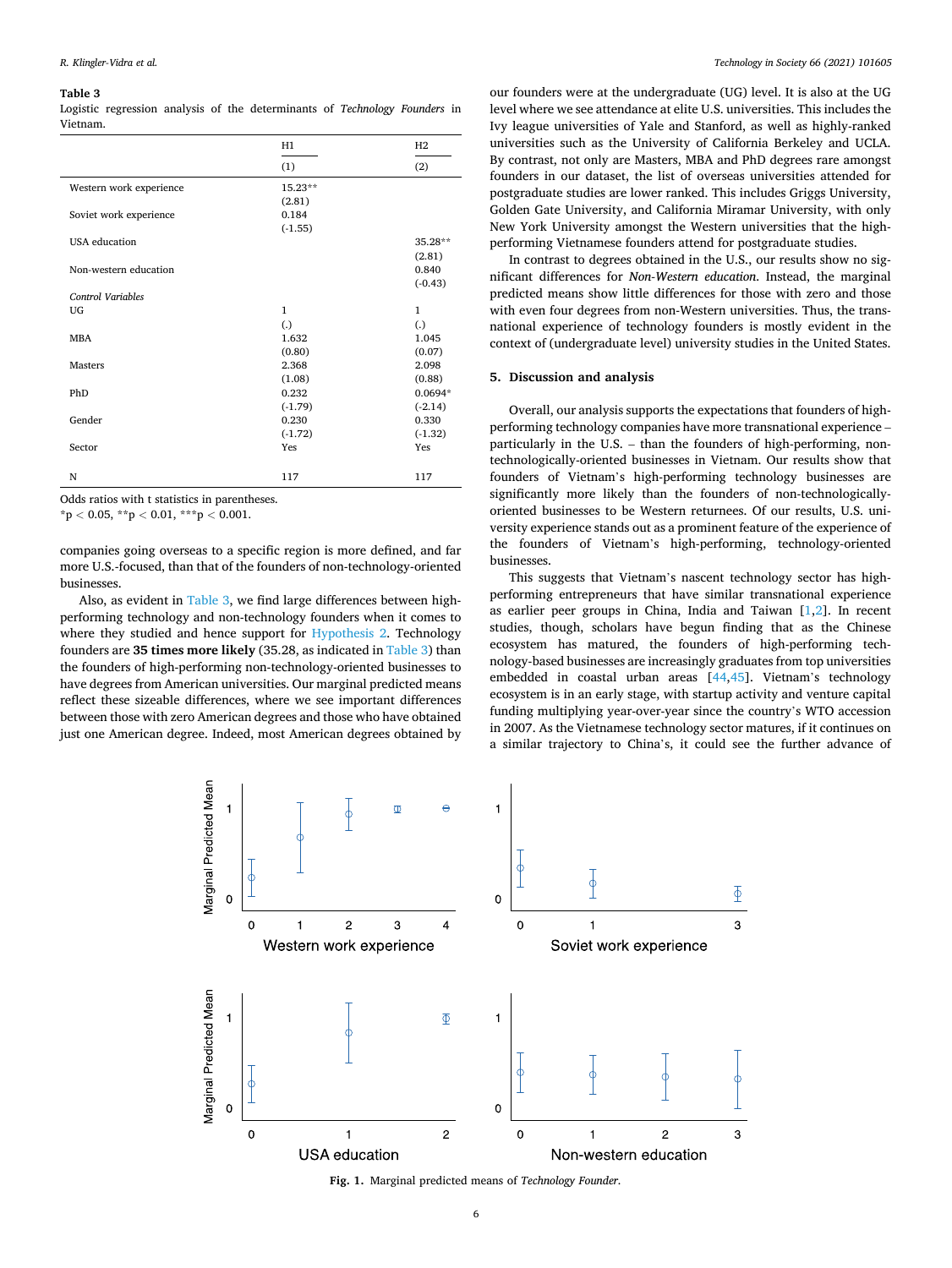place-based entrepreneurship [\[44](#page-11-0),[45\]](#page-11-0) – as local universities, the related Triple Helix, and ultimately, more locally-trained high-technology entrepreneurs gain success in Vietnam.

Our findings offer evidence of a strong relationship between an American university education and the founders of high-performing, technology companies in Vietnam. This aligns with the findings of previous studies of internet-based, and technology sector, entrepreneurs in East Asia, including Batjargal [[2](#page-10-0)], Kenney et al. [[1](#page-10-0)] and Klingler-Vidra and Wade [\[7\]](#page-11-0), which found that transnational experience in the U.S. was prevalent. The transnational experience in the U.S. is said to shape founders' motivations for starting a technology-based business when they return to Vietnam. Such a desire was expressed in a media interview given by Pham Hung, the founder of Base.vn (one of the technology-based entrepreneurs in our dataset), in saying that:

the thing talked about the most at Stanford is what to do to create new value, and this is the way the famous school expects from Stanford's people. And that was why I decided to come back to Vietnam. I have to create new value to build up my country [[46\]](#page-11-0).

The impact of American higher education on one's professional mindset has been demonstrated in other arenas, including amongst economic policy [[47\]](#page-11-0), trade [[48\]](#page-11-0), and legal [\[49](#page-11-0)] realms. Our findings suggest that a similar mechanism is at work amongst Vietnamese returnees from the U.S.

Motivated to return to Vietnam to start a technology company, the time in the U.S. also endows the entrepreneurs with an ability to perform as technology entrepreneurs. According to existing scholarship on returnee technology entrepreneurs, once in their home country they draw on their transnational social network for advice, access to talent, new ideas, and help with equity fundraising. The VC managers active in Vietnam are, in large part, returnees with transnational experience in the U.S [[6](#page-11-0)]. Given the prevalence of homophily [\[34](#page-11-0)], Vietnamese VCs may be more likely to fund technology founders who, like them, have experience in the U.S. Collectively, the time studying and living in the U. S. leads to accumulate experience that motivates their entrepreneurial activities and know-how in order to perform (human capital). It also seems to endow them with the social capital (in terms of social networks as well as the "right credentials") that helps them effectively secure VC funding and scale up their startups in Vietnam.

It is essential that we place our analysis in a historical context of market development, and specifically the advance of the technology sector, in Vietnam. Though both sets of companies were the highestperforming, in terms of market cap and equity funding, respectively, as of April 2020, they do not represent a truly like-for-like comparison. Instead, the high-performing, non-technology-oriented businesses tend to have been founded years earlier, and in many cases, by older founders. In fact, we can conceive of there being three waves of entrepreneurs since the *doi moi* reforms in 1986 [\[43](#page-11-0)]. The first wave since the *doi moi* reforms were micro businesses (mom and pop shops or vendors) that sprung up after Vietnam switched from a planned to market economy, when private ownership was first allowed. Then, a second wave can be conceived, with businesses founded during the 1990s and early 2000s. These businesses are large, organized businesses that, in many cases, have hundreds to tens of thousands of workers, and have become household names in Vietnam. This second wave constitutes the bulk of the high-performing non-technology-oriented companies that were analyzed in this study. Then, a third wave began when Vietnam ramped up its capitalist transformation in the 2000s. These businesses are fundamentally technology-based, striving to disrupt industries such as real estate, finance and logistics. This includes Vietnam's first "unicorn", VNG, which achieved a valuation in excess of US\$1 billion valuation for its mobile phone-focused video gaming products.

Thus, though we studied the highest-performing businesses in Vietnam at the same point in time (April 2020), we acknowledge that the technology and non-technology businesses would be subject to different opportunities and challenges as a result of both the time of founding and the different natures of the businesses. The non-technology-oriented

companies, in many cases, took years to build into the large businesses they are today, while the technology companies achieved significant equity valuations, in some cases, within a few years. So, we do not portend to have a perfectly comparable set of founders, with only the nature of their business as the differing variable. We still contend that the highest-performing entrepreneurs in Vietnam – including Le Hong Minh, the founder of VNG, and Dang Le Nguyen Vu, the founder of Trung Nguyên Group, the dominant coffee maker  $-$  are worth studying side-by-side. Without the non-technology founder group, we would be less able to ascertain whether, or how, transnational experience, especially university education in the U.S., may differ from high-performing entrepreneurs more broadly.

### **6. Conclusion**

In this article, we have shown differential rates and directions of transnational experiences underpinning two sets of Vietnam's highestperforming entrepreneurs; those who founded the country's highestperforming non-technology-oriented companies, in terms of market cap, and those whose technology-focused businesses have raised the largest amount of private capital. We found strong evidence that the technology cohort is comprised of Việt Kiều - overseas returnees - who in large part completed university studies in the United States. The founders of Vietnam's highest-performing non-technology businesses, on the other hand, have less overseas experience, whether studying or working abroad. They do not have transnational experience, whether in the U.S. or in the Soviet bloc, to the same extent to which the founders of technology-enabled companies have. In this way, Vietnam's highperforming, technology founders have accumulated much more transnational experience than the non-technology cohort. As a result, the non-technology founders can be better described as place-based entrepreneurs, that benefited from social and human capital available in their locale (often in Ho Chi Minh City and Hanoi).

The strength of the findings points to the U.S. university experience as *the* most prominent driver of performance for Vietnam's hightechnology founders. This has clear policy implications. Firstly, in light of the Covid-19 pandemic, technology-enabled entrepreneurship is said to be a more resilient form of both economic activity and job creation [\[50](#page-11-0)]. Such resilience is essential in the midst of the ongoing Covid-19 pandemic. More generally, technological entrepreneurship is associated with innovation gains that boost productivity and ultimately economic growth. But it is also a driver of increasing rates of inequality. This tendency for technological innovation to increase inequality needs to be met with purposeful efforts to better include, and better distribute, opportunities to participate [\[51](#page-11-0)–53].

In order to further embed Vietnam's growing technology-enabled startup activity into place-based entrepreneurship, policy could strive to further incorporate elements of the American university experience at universities in Vietnam. This could include increased support for entrepreneurship clubs and incentives for entrepreneurship curriculum. If it is the education, or human capital, itself, that is driving the relationship between U.S. universities and technology entrepreneurship, then furthering domestic universities' provision of this entrepreneurship in the curriculum and campus activities could help engender pertinent social and human capital. This development of top national universities has underscored the Chinese trajectory in recent years, and relatedly, the increased prevalence of top-performing, locally-trained hightechnology founders [[54\]](#page-11-0). These individuals come together in certain provinces, especially on the coast, and either collaborate 'intra-province' or collaborate with teams across provinces, in order to foster novel products or processes. In a similar way, studies of the university educations of Silicon Valley founders have found that there is tendency for high-performing startup founders to have graduated from elite universities in the U.S., especially Stanford University [\[55](#page-11-0),[56](#page-11-0)].

Future research can go deeper into the causal mechanisms at work in Vietnam, with respect to which aspects of social and human capital,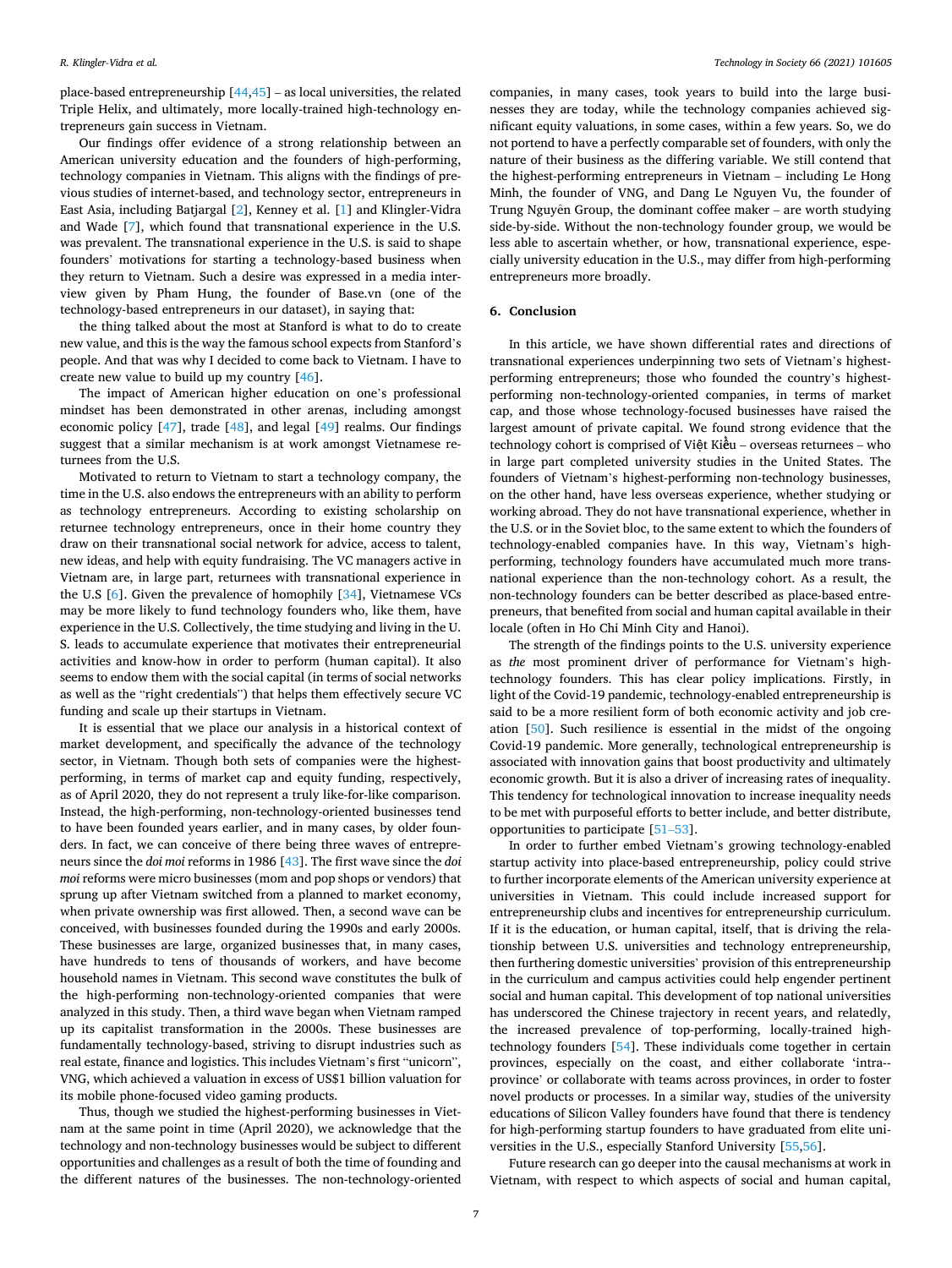<span id="page-8-0"></span>obtained by studying at a university in the U.S. or working in the U.S., matters most to entrepreneurial performance. Such insights would need to take a more qualitative tack, surveying or interviewing founders to ascertain the ways in which the U.S. experience endowed them with helpful social networks or provided them with the know-how for establishing a startup. Said another way, interviews with Vietnam's high-performing technology sector entrepreneurs would help to further unpack precisely how transnational experience in the U.S. shapes their willingness and ability to successfully found and grow technology-based businesses. A better understanding of why and how returnees go on to build technology-enabled companies can further scholars' understanding of the ways in which technological advance, especially in emerging economies, aims at fostering a "good society", in terms of the extent to which technology ameliorates local, societal problems [[57\]](#page-11-0).

Despite the study's limitations, we contend that the article offers a number of advances. Empirically, the paper offers novel insight into the differential social and human capital foundations of high-performing founders of technology-based and non-technology-oriented, "brick and mortar", businesses in Vietnam. Particularly in emerging economy studies, a thrust of existing research examines social capital vis-à-vis its relationship with household enterprises rather than the founders of high-performing, technology-based startups. Less is known about the social and human capital endowments of these high-performing entrepreneurs. Based upon our analysis of a novel dataset, we reveal that studying at a U.S. university is 35 times more likely amongst technologybased entrepreneurs than in the cohort of founders of non-technology companies. This phenomenon is not likely to be unique to Vietnam, and as such, needs to be on the research agenda in order to better understand the rise of "global clusters of innovation" in the contemporary political economy [\[25](#page-11-0)].

Analytically, the paper contributes through its approach to empirically testing and theorizing the role of transnational experience in the performance of technology sector entrepreneurs. Existing studies [\[1,2](#page-10-0)] tend to theorize and examine the experiences of technology-based entrepreneurs in isolation, without a benchmark to entrepreneurs in other sectors. We bring the study of technology entrepreneurship into the wider study of entrepreneurial performance by distilling analytical expectations for technology and non-technology founders in social and human capital terms. This is an advance on existing conceptualizations, which offer insight into the prevalence of transnational experience amongst technology entrepreneurs, but not a baseline by which to compare such a cohort to other high-performing entrepreneurs, or to

explain why they may possess more, or different, transnational experience. Through our approach, we move the analytical toolkit a step closer to delineating the ways in which changes to one's world view, the development of U.S. linked social networks, technical know-how, and the possession of similar experience sets uniquely contribute to the performance of technology-based entrepreneurs.

Finally, the finding that it is U.S. training that is associated with the founders of a burgeoning cohort of founders of technology-oriented startups raises questions about the societal impact of such a relationship. Certainly, policymakers in Vietnam and other emerging economies are working to encourage entrepreneurship that is both technologicallyenabled *and* contextually relevant. A better understanding of why and how U.S. trained returnees go on to build technology-enabled companies can further scholars' understanding of the ways in which technological advance, especially in emerging economies, is oriented towards fostering a "good society" [[57\]](#page-11-0) and towards "inclusive innovation" [\[53](#page-11-0)], in terms of the extent to which technology strives to ameliorate local challenges and benefit wider society.

# **Author contribution/CRediT author contribution statement**

Robyn Klingler-Vidra: Conceptualization, Data curation, Methodology, Roles/Writing- Original draft, Funding acquisition. Berlin Tran: Conceptualization; Data curation; Roles/Writing – original draft. Adam William Chalmers: Methodology, Roles/Writing- Original draft, Data curation, Formal analysis, Visualization.

## **Funding**

This research benefitted from an Economic and Social Research Council (ESRC) Impact Acceleration Account research grant, which was administered by King's College London in 2020.

# **Acknowledgements**

Comments provided by participants of the "Urbanization, rural development and changing social policy" workshop held at King's College London on November 27, 2019 as well as feedback received in response to a presentation given at the Hanoi Innovation Summit on August 29, 2019 were helpful in shaping early aims and drafts of the paper.

# **Appendix. List of founders (listed alphabetically by cohort by company names)**

| Company Name                      | Tech-enabled or non-tech<br>cohort | Industry coding                                                                | Founder name             |
|-----------------------------------|------------------------------------|--------------------------------------------------------------------------------|--------------------------|
| Base.vn                           | Technology                         | Information Technology, Internet, SaaS                                         | Hung Pham                |
| Buymed                            | Technology                         | B2B, E-Commerce Platforms, Health Care, Medical, Pharmaceutical                | Peter Hiep Nguyen        |
| Canavi                            | Technology                         | Mobile Apps                                                                    | Hieu Tran                |
| Canavi                            | Technology                         | Mobile Apps                                                                    | Nguyen Hoang Hai         |
| Canavi                            | Technology                         | Mobile Apps                                                                    | Tuan Vo                  |
| <b>CENTECH Communication JSC</b>  | Technology                         | Analytics, Big Data, Mobile Advertising, Service Industry                      | Kien Trung Nguyen        |
| Coc Coc                           | Technology                         | Internet, Local, Search Engine, Software                                       | Le Van Thanh             |
| Coc Coc                           | Technology                         | Internet, Local, Search Engine, Software                                       | Nguyen Duc Ngoc          |
| Coc Coc                           | Technology                         | Internet, Local, Search Engine, Software                                       | Nguyen Thanh Binh        |
| Congnhadat.net                    | Technology                         | Information Technology, Property Development, Real Estate                      | Dominic Vu               |
| <b>CYFEER JOINT STOCK COMPANY</b> | Technology                         | Hospitality, Information Technology, Property Management, Real Estate,<br>SaaS | Phong Pham               |
| DooPage                           | Technology                         | E-Commerce, Information Technology, Internet, Software                         | Truong Hua               |
| EcoTruck                          | Technology                         | Information Technology, Logistics, Supply Chain Management                     | Anh Le                   |
| <b>F88</b>                        | Technology                         | Consumer, Financial Services, Lending, Trading Platform                        | Cong Tran                |
| <b>F88</b>                        | Technology                         | Consumer, Financial Services, Lending, Trading Platform                        | Steven Nguyen            |
| Ferosh                            | Technology                         | E-Commerce, Fashion                                                            | Thanh Huong Nguyen       |
| Finhay                            | Technology                         | Advice, Financial Services, FinTech, Wealth Management                         | Huy (Shayne) Nghiem      |
| Finhay                            | Technology                         | Advice, Financial Services, FinTech, Wealth Management                         | Minh Tri Do              |
|                                   |                                    |                                                                                | (continued on next page) |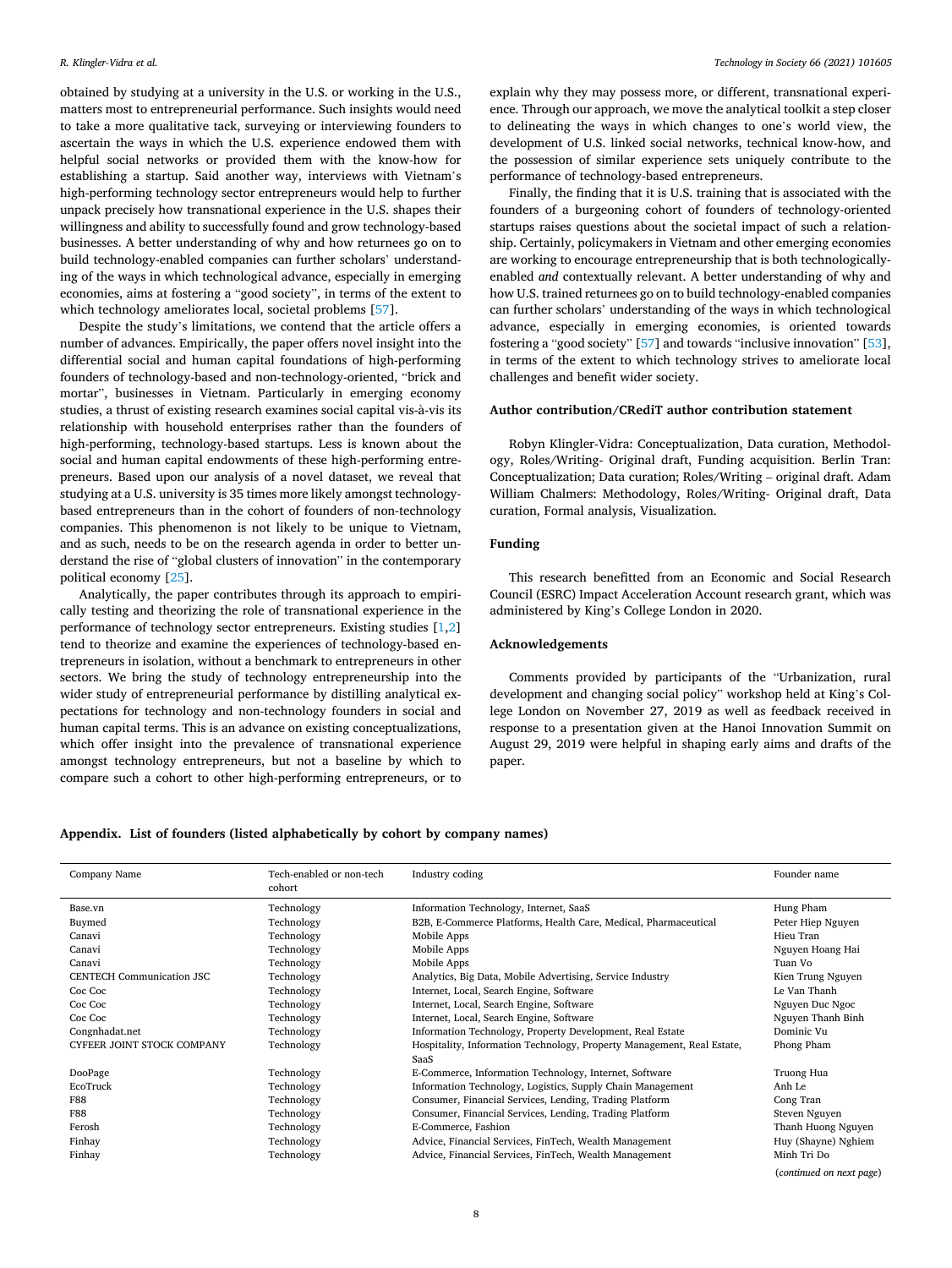# *R. Klingler-Vidra et al.*

| Company Name                                        | Tech-enabled or non-tech<br>cohort | Industry coding                                                                                 | Founder name                 |
|-----------------------------------------------------|------------------------------------|-------------------------------------------------------------------------------------------------|------------------------------|
| gachvang.com                                        | Technology                         | E-Commerce, Internet, Property Management, Real Estate, Real Estate                             | Peter Cheng                  |
| gachvang.com                                        | Technology                         | Investment<br>E-Commerce, Internet, Property Management, Real Estate, Real Estate<br>Investment | Phat Nguyen                  |
| <b>GAPIT Communications JSC</b>                     | Technology                         | Creative Agency, Digital Marketing, Mobile Advertising, SMS                                     | Kien Trung Nguyen            |
| HeyU                                                | Technology                         | Information Technology, Logistics                                                               | Pham The Anh                 |
| iCare Benefits                                      | Technology                         | FinTech, Retail Technology                                                                      | Trung Dung                   |
| <b>JAMJA</b>                                        | Technology                         | E-Commerce, Lead Generation, Online Portals, Shopping                                           | Le Hung Viet                 |
| <b>KAMEREO</b>                                      | Technology                         | E-Commerce, Food and Beverage, Restaurants                                                      | Taku Tanaka                  |
| KidsOnline                                          | Technology                         | Internet, Mobile, Parenting                                                                     | Binh Nguyen                  |
| KidsOnline                                          | Technology                         | Internet, Mobile, Parenting                                                                     | Ha Dau                       |
| KidsOnline                                          | Technology                         | Internet, Mobile, Parenting                                                                     | Long Le Huy                  |
| KidsOnline                                          | Technology                         | Internet, Mobile, Parenting                                                                     | Manh Vu                      |
| KidsOnline                                          | Technology                         | Internet, Mobile, Parenting                                                                     | Mao Dao Khac                 |
| KidsOnline                                          | Technology                         | Internet, Mobile, Parenting                                                                     | Nam Tran                     |
| Lac Viet Computing                                  | Technology                         | Cloud Computing, Information Technology, Service Industry, Software,<br>Telecommunications      | Ha Than                      |
| Lixibox, Inc.                                       | Technology                         | Beauty, E-Commerce                                                                              | Sao Tran (Sao Lonsdale)      |
| <b>LOGIVAN</b>                                      | Technology                         | Information Technology, Logistics, Railroad, Transportation                                     | Louise Linh Pham             |
| Luxstay                                             | Technology                         | E-Commerce, Hospitality, Sharing Economy, Travel Accommodations,                                | Steven Nguyen                |
| Moca                                                | Technology                         | Vacation Rental<br>Apps, Electronics, Mobile, Mobile Payments, Payments                         | Dung Nguyen                  |
| Moca                                                | Technology                         | Apps, Electronics, Mobile, Mobile Payments, Payments                                            | Tran Thanh Nam               |
| Momo                                                | Technology                         | Finance, FinTech, Mobile Payments                                                               | Nguyen Thi Minh Hien         |
| MWG - Mobile World Group                            | Technology                         | <b>Consumer Electronics</b>                                                                     | Nguyen Duc Tai               |
| OkieLa                                              | Technology                         | E-Commerce, Logistics, Mobile Apps, Shopping                                                    | David Tran                   |
| OkieLa                                              | Technology                         | E-Commerce, Logistics, Mobile Apps, Shopping                                                    | Max-F. Scheichenost          |
| POPS Worldwide                                      | Technology                         | Digital Entertainment, Digital Media, Film Production, Internet, Music, Social<br>Media, Video  | <b>Esther Nguyen</b>         |
| Propzy                                              | Technology                         | Business Information Systems, Marketing, Real Estate, Social Media                              | John Le                      |
| Pushsale.vn                                         | Technology                         | Marketing, Business Information Systems, Logistics                                              | Do Xuan Thang                |
| Rever.vn (REVER)                                    | Technology                         | Information Technology, Real Estate                                                             | Phan Le Manh                 |
| Sendo                                               | Technology                         | Consumer Electronics, Consumer Goods, E-Commerce                                                | Dung Nguyen Dac Viet         |
| Sendo                                               | Technology                         | Consumer Electronics, Consumer Goods, E-Commerce                                                | Nguyen Phuong Hoang          |
| Sendo                                               | Technology                         | Consumer Electronics, Consumer Goods, E-Commerce                                                | Tran Hai Linh                |
| Sieu Viet Group                                     | Technology                         | Human Resources, Internet, Recruiting, Staffing Agency                                          | Minh Tam Phan                |
| Sieu Viet Group                                     | Technology                         | Human Resources, Internet, Recruiting, Staffing Agency                                          | Xuan Minh Ong                |
| Sky Mavis                                           | Technology                         | Blockchain, Video Games                                                                         | Aleksander Leonard<br>Larsen |
| Sky Mavis                                           | Technology                         | Blockchain, Video Games                                                                         | Jeffrey Zirlin               |
| Sky Mavis                                           | Technology                         | Blockchain, Video Games                                                                         | Trung Nguyen                 |
| Telio.vn                                            | Technology                         | B2B, E-Commerce, Fast-Moving Consumer Goods, Retail, Retail Technology                          | Sy Phong Bui                 |
| Tiki Corporation                                    | Technology                         | E-Commerce, Retail, Shopping                                                                    | Son Tran Ngoc Thai           |
| Tima                                                | Technology                         | Financial Services, FinTech, Mobile Apps                                                        | Nguyen Van Thuc              |
| Topica Edtech Group                                 | Technology                         | Education, Information Technology, MOOC                                                         | Tuan Pham                    |
| VeXeRe.Com                                          | Technology                         | E-Commerce, Public Transportation, Tourism, Travel                                              | Long Luong                   |
| VeXeRe.Com                                          | Technology                         | E-Commerce, Public Transportation, Tourism, Travel                                              | Thang Dao                    |
| VNG                                                 | Technology                         | Internet, Software                                                                              | Bryan Pelz                   |
| <b>VNG</b>                                          | Technology                         | Internet, Software                                                                              | Le Hong Minh                 |
| <b>VNpay</b>                                        | Technology                         | Banking, Finance, Payments, Telecommunications                                                  | Tanh Le                      |
| Vntrip.vn                                           | Technology                         | E-Commerce, E-Commerce Platforms, Leisure, Tourism, Travel, Travel<br>Agency                    | Lam Le Dac                   |
| Vntrip.vn                                           | Technology                         | E-Commerce, E-Commerce Platforms, Leisure, Tourism, Travel, Travel<br>Agency                    | Thai Nguyen                  |
| Waves Vietnam Podcasts                              | Technology                         | Audio, Podcast                                                                                  | Ben Le Tu Quoc Minh          |
| <b>Waves Vietnam Podcasts</b>                       | Technology                         | Audio, Podcast                                                                                  | Kevin Gao                    |
| WeFit                                               | Technology                         | Fitness, Mobile Apps, Wellness                                                                  | Khoi Nguyen                  |
| ACB                                                 | Non-tech                           | Finance                                                                                         | Dang Thu Thuy                |
| ACB                                                 | Non-tech                           | Finance                                                                                         | Huynh Thanh Thuy             |
| ACB                                                 | Non-tech                           | Finance                                                                                         | Nguyen Duc Kien              |
| ACB                                                 | Non-tech                           | Finance                                                                                         | Pham Trung Cang              |
| ACB                                                 | Non-tech                           | Finance                                                                                         | Tran Mong Hung               |
| ACB                                                 | Non-tech                           | Finance                                                                                         | Trinh Kim Quang              |
| An Phat Plastic and Green Environment<br><b>JSC</b> | Non-tech                           | Basic materials                                                                                 | Pham Anh Duong               |
| Apax                                                | Non-tech                           | Service                                                                                         | Nguyen Ngoc Thuy             |
| Bamboo Capital                                      | Non-tech                           | Service                                                                                         | Nguyen Ho Nam                |
| Century Land                                        | Non-tech                           | Service                                                                                         | Nguyen Trung Vu              |
| Century Synthetic Fiber Corp                        | Non-tech                           | Consumer cyclical                                                                               | Dang Trieu Hoa               |
| CEO Group                                           | Non-tech                           | Capital goods                                                                                   | Doan Van Binh                |
| CMC Corp                                            | Non-tech                           | Telecommunications                                                                              | Nguyen Trung Chinh           |
| Dai Thien Loc Corp                                  | Non-tech                           | Basic materials                                                                                 | Nguyen Thanh Nghia           |
| Dat Phuong                                          | Non-tech                           | Capital goods                                                                                   | Luong Minh Tuan              |
| Dat Xanh Real Estate Service and<br>Construction    | Non-tech                           | Service                                                                                         | Luong Tri Thin               |

(*continued on next page*)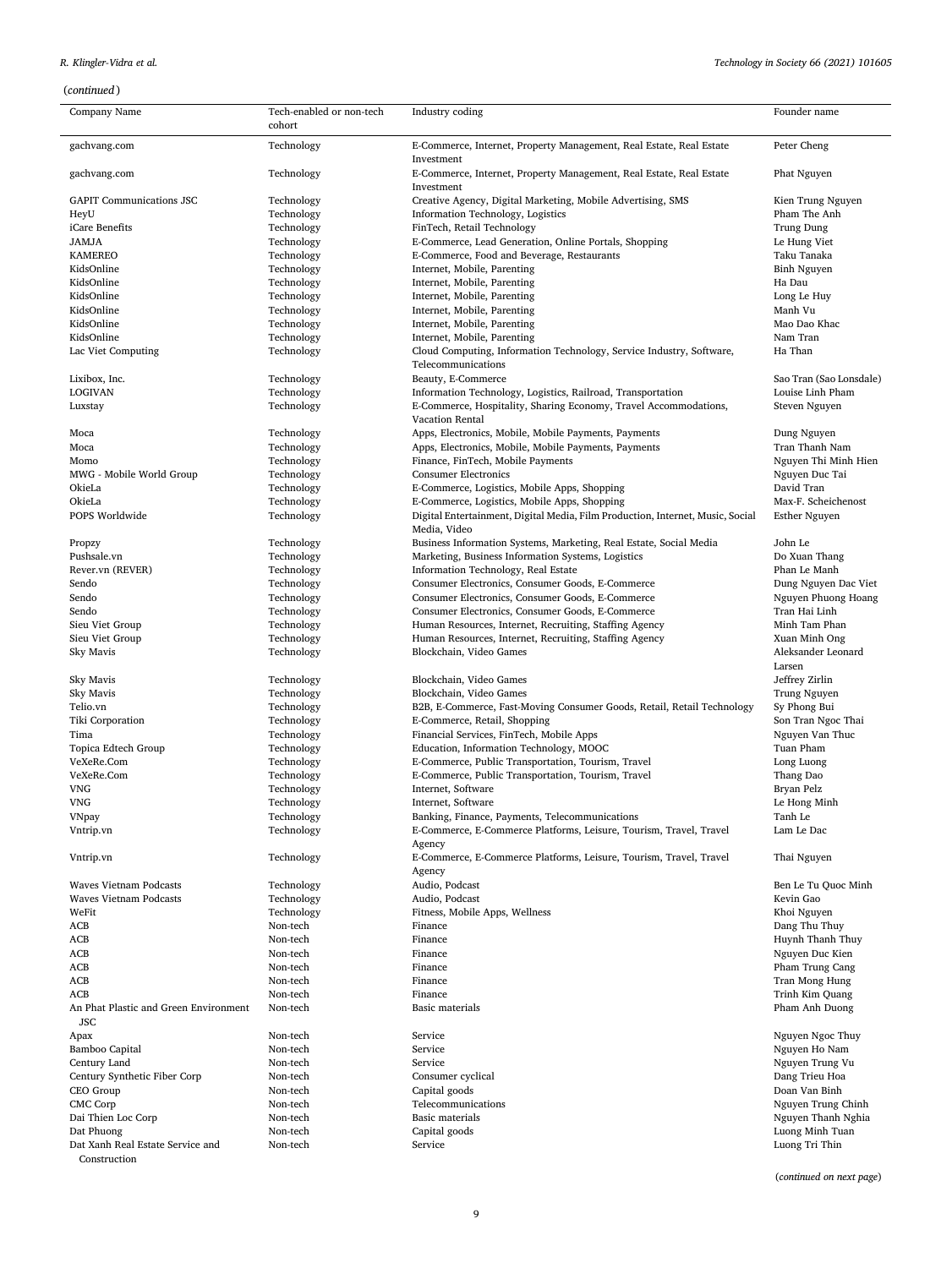# <span id="page-10-0"></span>*R. Klingler-Vidra et al.*

| (continued)                               |                                    |                                                |                                |
|-------------------------------------------|------------------------------------|------------------------------------------------|--------------------------------|
| Company Name                              | Tech-enabled or non-tech<br>cohort | Industry coding                                | Founder name                   |
| Digiworld                                 | Non-tech                           | Consumer non-cyclical, Tech                    | Doan Hong Viet                 |
| Fecon Foundation Engineering              | Non-tech                           | Capital goods                                  | Pham Viet Khoa                 |
| <b>First Real</b>                         | Non-tech                           | Service                                        | Nguyen Hao Hiep                |
| FIT INVEST                                | Non-tech                           | Finance                                        | Nguyen Thi Minh                |
|                                           |                                    |                                                | Nguyet                         |
| <b>FIT INVEST</b>                         | Non-tech                           | Finance                                        | Nguyen Van Sang                |
| FLC Group JSC                             | Non-tech                           | Service                                        | Trinh Van Quyet                |
| <b>FPT</b>                                | Non-tech                           | Finance, Service, Tech                         | Bui Quang Ngoc                 |
| <b>FPT</b>                                | Non-tech                           | Finance, Service, Tech                         | Do Cao Bao                     |
| <b>FPT</b>                                | Non-tech                           | Finance, Service, Tech                         | Truong Gia Binh                |
| Hai Phat Invest                           | Non-tech                           | Capital goods                                  | Do Quy Hai                     |
| Hoa Binh Construction & Real estate       | Non-tech                           | Capital goods                                  | Le Viet Hai                    |
| Hoa Phat Group                            | Non-tech                           | <b>Basic materials</b>                         | Tran Dinh Long                 |
| Hoang Anh Gia Lai JSC                     | Non-tech                           | Consumer non-cyclical                          | Doan Nguyen Duc                |
| Hoang Huy Investment Services             | Non-tech                           | Consumer cyclical                              | Do Huu Ha                      |
| Hoang Quan Consulting Trading Service     | Non-tech                           | Capital goods                                  | Truong Anh Tuan                |
| Hoasen Group                              | Non-tech                           | Basic materials                                | Le Phuoc Vu                    |
| Hung Vuong Corp                           | Non-tech                           | Consumer non-cyclical                          | Duong Ngoc Minh                |
| <b>IB</b> Securities                      | Non-tech                           | Finance                                        | Nguyen Thi Tuyet               |
| Khang Dien House Trading Investment       | Non-tech                           | Service                                        | Ly Dien Son                    |
| Kien Long Commercial                      | Non-tech                           | Finance                                        | Truong Hoang Luong             |
| Kinh Bac City Development                 | Non-tech                           | Service                                        | Dang Thanh Tam                 |
| Kinh Do                                   | Non-tech                           | Consumer non-cyclical                          | Tran Kim Thanh                 |
| Kinh Do                                   | Non-tech                           | Consumer non-cyclical                          | Tran Le Nguyen                 |
| Kosy                                      | Non-tech                           | Capital goods                                  | Nguyen Viet Cuong              |
| LDG Investment                            | Non-tech                           | Service                                        | Nguyen Khanh Hung              |
| Masan Group                               | Non-tech                           | Basic materials                                | Nguyen Dang Quang              |
| Minh Phu Seafood                          |                                    | Consumer non-cyclical<br>Consumer non-cyclical |                                |
| Mobile World                              | Non-tech<br>Non-tech               | Service                                        | Le Van Quang                   |
| Nafoods Group                             | Non-tech                           |                                                | Nguyen Duc Tai                 |
|                                           | Non-tech                           | Consumer non-cyclical<br>Capital goods         | Nguyen Manh Hung               |
| Nam Long Investment Corp<br>Nam Viet Corp | Non-tech                           | Consumer non-cyclical                          | Nguyen Xuan Quang<br>Doan Toi  |
|                                           | Non-tech                           | Basic materials                                |                                |
| Ngoc Nghia Industry<br>Nova Land          | Non-tech                           |                                                | La Van Hoang<br>Bui Thanh Nhon |
| Pan Pacific Corp                          | Non-tech                           | Capital goods<br>Consumer non-cyclical         | Nguyen Duy Hung                |
| Phat Dat Real Estate Development          | Non-tech                           | Service                                        | Nguyen Van Dat                 |
| Pomina Steel Corp                         | Non-tech                           | Basic materials                                | Do Duy Thai                    |
| Quoc Cuong Gia Lai JSC                    | Non-tech                           | Service                                        | Nguyen Thi Nhu Loan            |
| Saigon Securities Incorporation           | Non-tech                           | Finance                                        | Nguyen Duy Hung                |
| Sao Mai Group                             | Non-tech                           | Service                                        | Le Thanh Thuan                 |
| Son Ha International Corp                 | Non-tech                           | Capital goods                                  | Le Vinh Son                    |
| Tam Duc Cardiology                        | Non-tech                           | Healthcare                                     | Dr. Nguyen Ngoc Chieu          |
| Tan Tao Investment and Industry           | Non-tech                           | Service                                        | Dang Thi Hoang Yen             |
| Techcombank                               | Non-tech                           | Finance                                        | Hoang Quang Vinh               |
| Techcombank                               | Non-tech                           | Finance                                        | Le Kien Thanh                  |
| Thanh Nam Inox                            | Non-tech                           | Basic materials                                | Nguyen Hung Cuong              |
| Thanh Thanh Cong Group                    | Non-tech                           | Consumer cyclical                              | Dang Van Thanh                 |
| Sacombank                                 |                                    | Consumer non-cyclical                          |                                |
|                                           |                                    | Finance, Service                               |                                |
| Thien Long Group                          | Non-tech                           | Consumer non-cyclical                          | Co Gia Tho                     |
| <b>Tri Viet Securities</b>                | Non-tech                           | Finance, Service                               | Pham Thanh Tung                |
| Trung An Hi-tech                          | Non-tech                           | Consumer non-cyclical                          | Le Thi Tuyet                   |
| Trung An Hi-tech                          | Non-tech                           | Consumer non-cyclical                          | Pham Thai Binh                 |
| Truong Thanh Furniture Corp               | Non-tech                           | Consumer cyclical                              | Vo Truong Thanh                |
| Viet Capital                              | Non-tech                           | Finance                                        | Nguyen Thanh Phuong            |
| Viet Nam Intl Bank                        | Non-tech                           | Finance                                        | Dang Khac Vy                   |
| Viet Phat Import Export                   | Non-tech                           | Basic materials                                | Nguyen Van Binh                |
| Vietjet Aviation                          | Non-tech                           | Transportation                                 | Nguyen Thi Phuong<br>Thao      |
| Vietnam Sun Corp                          | Non-tech                           | Transportation                                 | Dang Phuoc Thanh               |
| Vingroup                                  | Non-tech                           | Capital goods, Service                         | Pham Nhat Vuong                |
| Vinh Hoan Corp                            | Non-tech                           | Consumer non-cyclical                          | Truong Thi Le Khanh            |
| <b>VNDIRECT Securities</b>                | Non-tech                           | Finance                                        | Pham Minh Huong                |
| Yeah1                                     | Non-tech                           | Service                                        | Nguyen Anh Nhuong<br>Tong      |

# **References**

- [1] M. Kenney, D. Breznitz, M. Murphree, Coming back home after the sun rises: returnee entrepreneurs and growth of high-tech industries, Res. Pol. 42 (2013) 391–407, [https://doi.org/10.1016/j.respol.2012.08.001.](https://doi.org/10.1016/j.respol.2012.08.001)
- [2] B. Batjargal, Internet entrepreneurship: social capital, human capital, and performance of Internet ventures in China, Res. Pol. 36 (2007) 605–618, [https://](https://doi.org/10.1016/j.respol.2006.09.029) [doi.org/10.1016/j.respol.2006.09.029](https://doi.org/10.1016/j.respol.2006.09.029).
- [3] Y. Ma, S. Pan, Chinese returnees from overseas study: an understanding of brain gain and brain circulation in the age of globalization, Front. Educ. China (2015) 306–329, <https://doi.org/10.1007/BF03397067>.